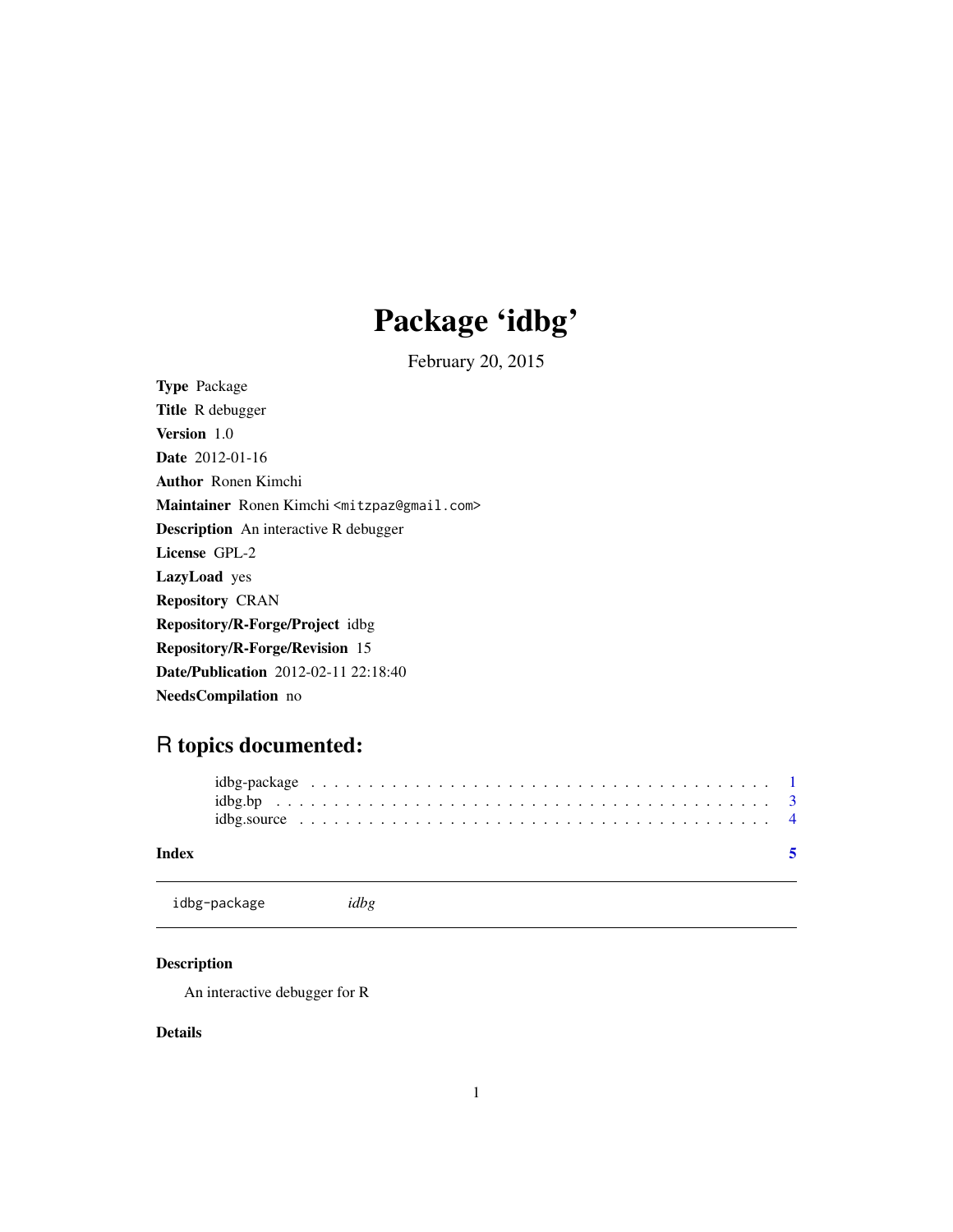| Package:  | idbg       |
|-----------|------------|
| Type:     | Package    |
| Version:  | 1.0        |
| Date:     | 2012-01-16 |
| License:  | $GPL-2$    |
| LazyLoad: | yes        |

<span id="page-1-0"></span>use idbg.bp to set a breakpoint in the debugged function. Run your code and the debugger will stop at the debugged function

The following debugger options are available:

h - help. print this message

n - next. Empty line is the same as 'n'

s - step into

o - step out

c - continue

q - quit

b - print breakpoints

b FALSE - clear all breakpoints

b <func\_name> [FALSE] - set/unset a breakpoint in first line of function

b <line\_number> [FALSE] - set/unset a breakpoint in current function

b <func\_name> <line\_number> [FALSE] - set/unset a breakpoint in function at at line\_number

w - print the stack

u - go up the stack

d - go down the stack

l [nlines] - print nlines of source before and after current position

l [nlines\_back] [nlines\_forward] - print source around current position

x expr - execute expression. Any expression that doesn't match the above options will also be executed

#### Author(s)

Ronen Kimchi

Maintainer: mitzpaz@gmail.com

#### See Also

[idbg.bp](#page-2-1)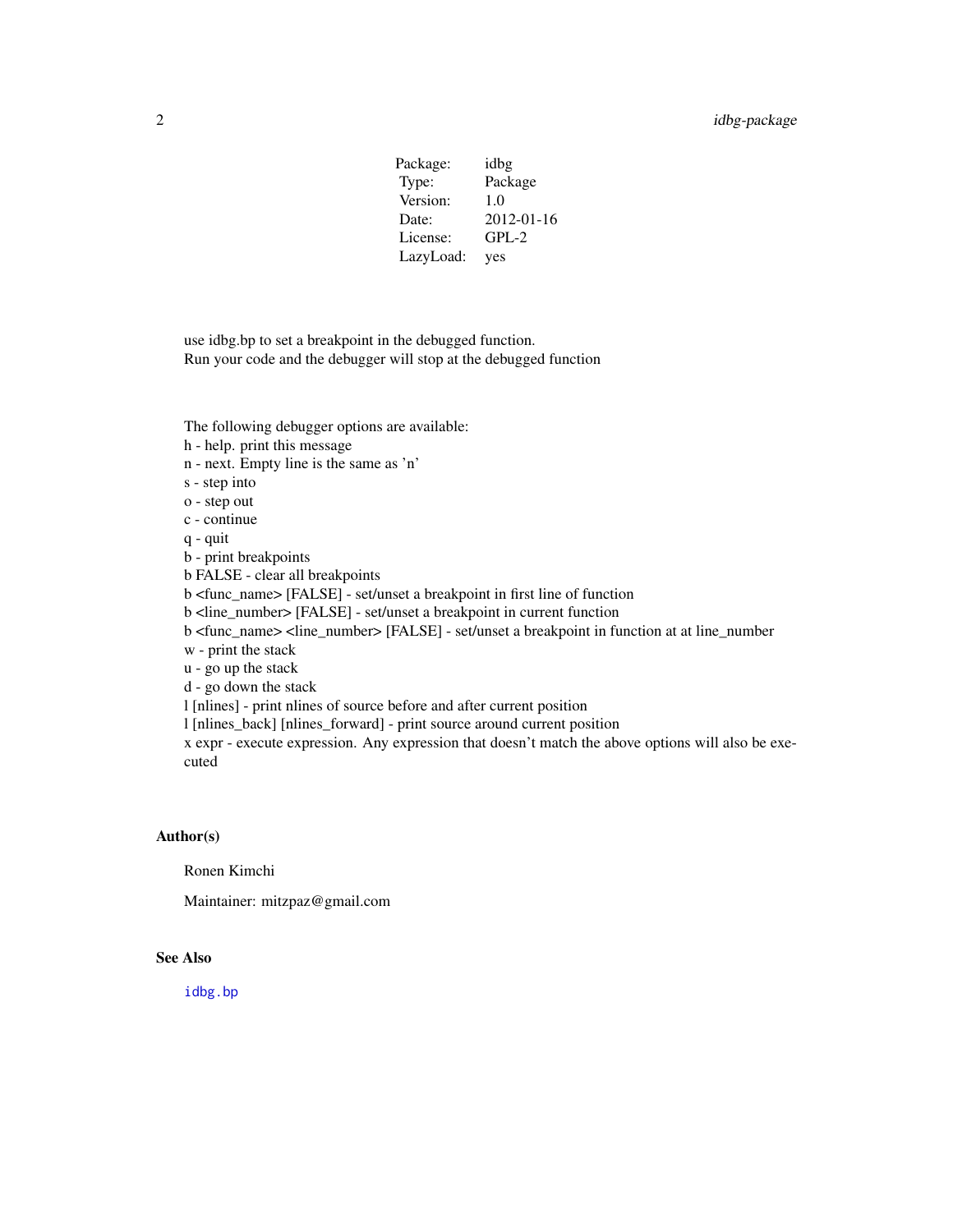<span id="page-2-1"></span><span id="page-2-0"></span>idbg.bp *idbg.bp*

#### Description

Prepare a function for debugging and set a breakpoint

#### Usage

idbg.bp(func\_name, line\_number = NA, condition = TRUE)

#### Arguments

| func name   | name for function. Must be of type character       |
|-------------|----------------------------------------------------|
| line number | line number where to set the breakpoint            |
| condition   | a condition to evaluate for conditional breakpoint |

#### Value

Logical. TRUE if the breakpoint was set, FALSE if it wasn't

#### Author(s)

Ronen Kimchi

#### See Also

[debug](#page-0-1) [undebug](#page-0-1)

#### Examples

```
bar <- function(a)
{
  if (a < 0)cat("a < 0\nu")else
    cat("a >= 0\nu")return(a)
}
foo \leq function(x,y)
{
  tmp \leftarrow bar(x - y)return(tmp)
}
## Not run: idbg.bp("foo")
# call foo to enter the debugger
```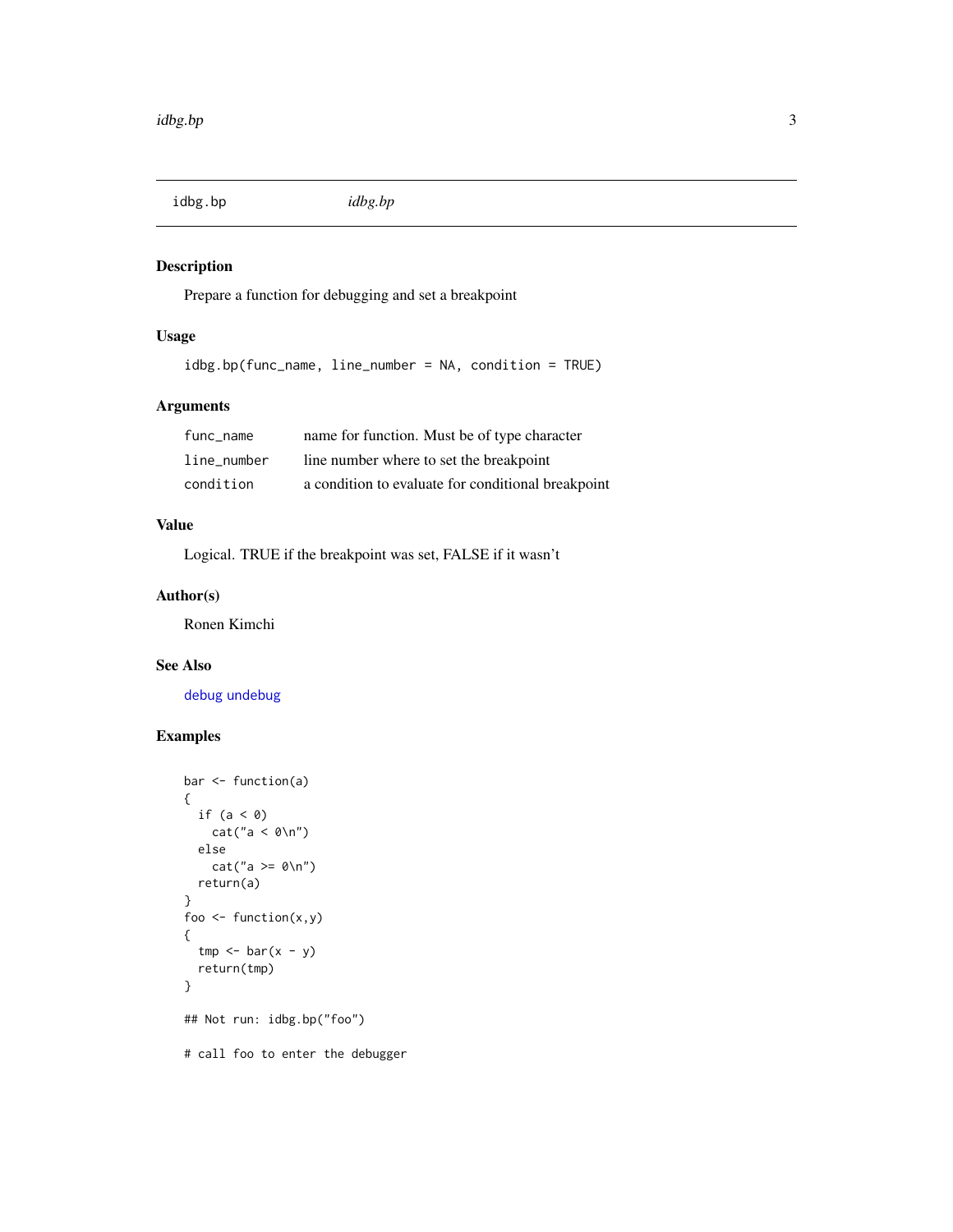```
# in the debugger type h to see the help
# use n or enter to step over
# use s to step into bar
## Not run: foo(2,3)
```
idbg.source *idbg.source*

#### Description

Source R files and restore breakpoints

#### Usage

idbg.source(fname)

#### Arguments

fname R file name to source

#### Value

None (invisible NULL).

#### Author(s)

Ronen Kimchi

#### See Also

[source](#page-0-1)

#### Examples

## Not run: idbg.source("my\_debugged\_R\_file.R")

<span id="page-3-0"></span>